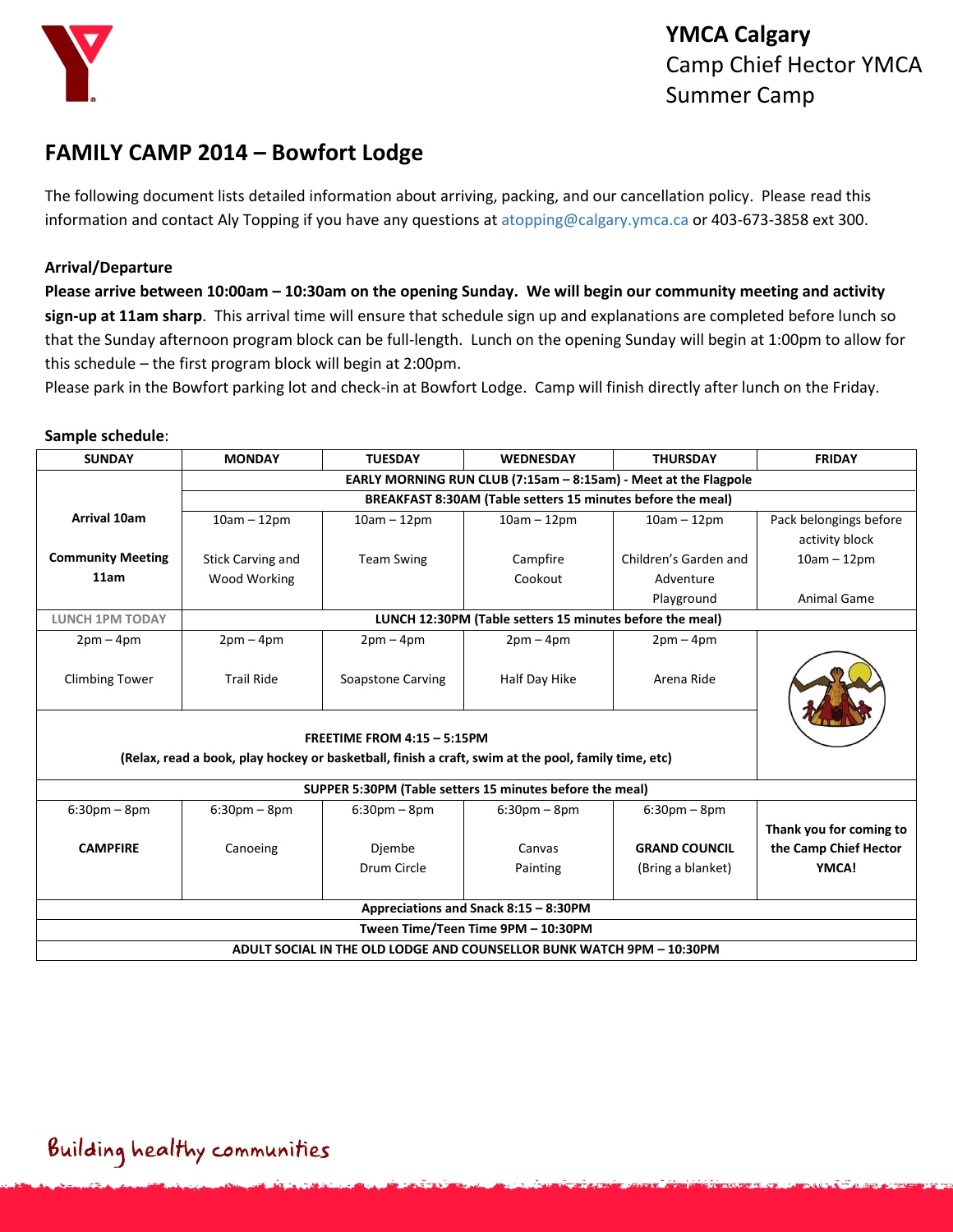

### **YMCA Calgary** Camp Chief Hector YMCA Summer Camp

#### **Packing for Family Camp**

Our weather during the summer can range from hot, dry days to cold rain and even snow. Evenings are typically quite cool. We find that MEC [\(www.mec.ca\)](http://www.mec.ca/) has quality and economical outdoor gear for campers of all ages. The items on our packing list can be found at other stores as well.

A Rubbermaid-type bin or a duffle or hockey bag work well for organizing clothes and keeps them dry and secure.

#### CAMPERS MUST BRING:

#### **Rain Jacket and Pants**

- **E** Look for a fully waterproof jacket & pant, with durable material
- Rain pants are just as important as the jacket when we play outside in the rain

#### **Daypack**

 Look for a backpack with two straps that is used to carry necessities (water bottle, raingear, sweater, sunscreen, camera, etc). School bags are typically a good fit

#### **Running Shoes and Sandals**

We do a lot of walking and hiking around camp! Sturdy foot wear is required

#### **Warm Sleeping Bag/Bedding**

- A sleeping bag will be your bedding if you are staying in a tipi/yurt; the sleeping bag should be rated to between 0 and minus 7 Celsius
- Bedding that fits single beds can be brought for the bunk beds in the Clusters and Longhouse; sleeping bags are preferable for bunk beds in the tipis

#### **Please do not bring digital and electronic devices to camp (cell phones, iPods or gaming devices)**

 Campers and staff coming to Camp Chief Hector YMCA Summer Camp are making a choice to be in-the-moment with their group and with their surroundings. Jewellery, money and candy should also not be brought to camp. Arrangements can be made for adults needing to work or check email during their stay with us.

#### **Complete list of items to bring:**

- **Rain jacket and pants, day pack, running shoes and sandals, warm sleeping bag/bedding (see tips above)**
- Water bottle
- 6-day supply of underwear and socks
- 2 pairs of long pants; 2 pairs of shorts
- 4 T-shirts; 2 long sleeved shirts
- **2** warm sweaters
- $\blacksquare$  1 pair pyjamas
- $\blacksquare$  1 bathing suit
- A hat that will keep the sun off the head, ears and face
- **Sunglasses, sunblock, lip balm, insect repellent**
- **Pillow**
- Blanket for extra warmth on chilly nights and for our closing ceremony
- 2 towels one for showering and one for the pool/waterfront
- **Laundry bag**
- Flashlight or headlamp with fresh batteries

# Building healthy communities